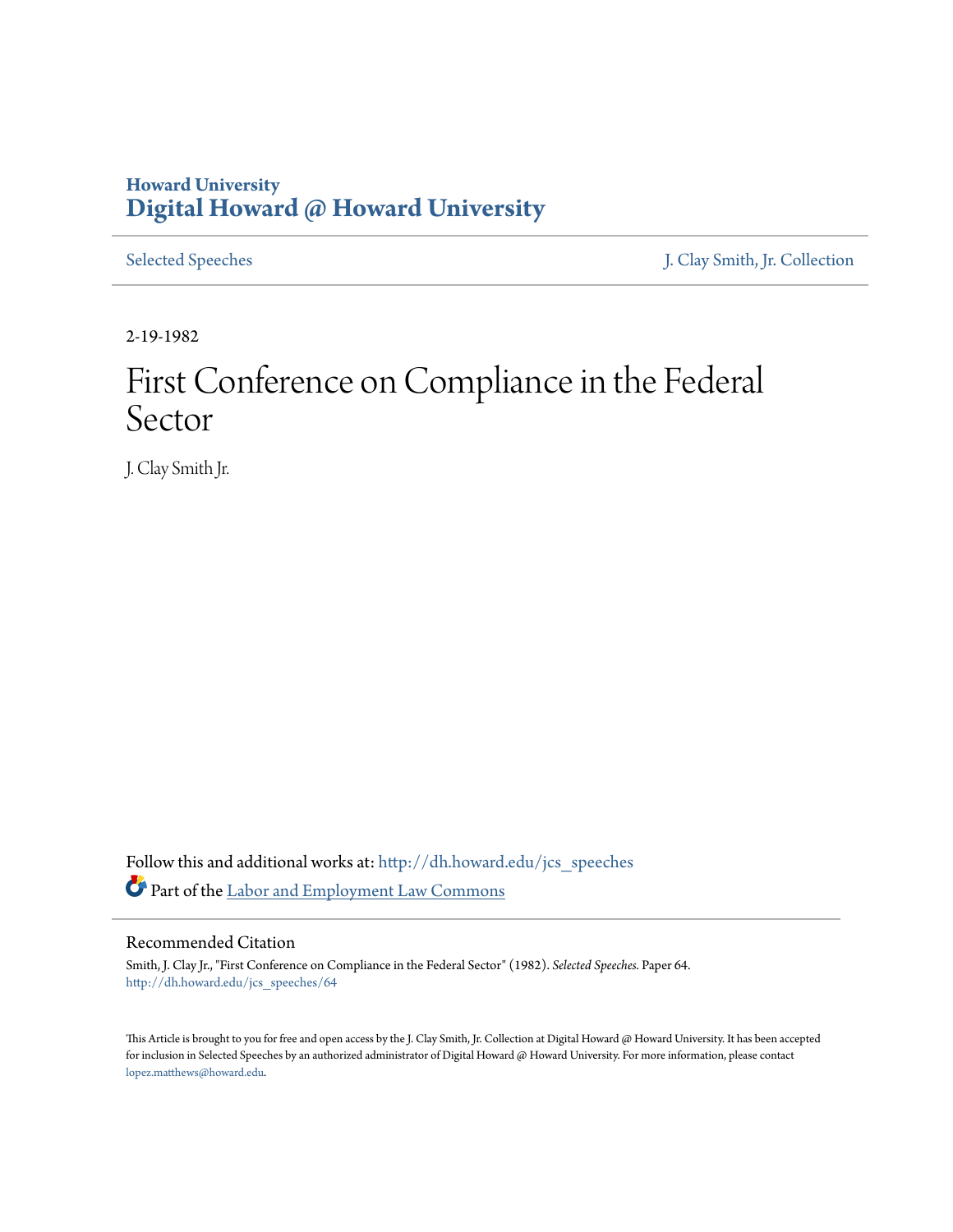### DR. J. CLAY SMITH, JR. ACTING CHAIRMAN, EQUAL EMPLOYMENT OPPORTUNITY COMMISSION

 $87.$ 

-  $\bullet$ 

Before the

EEOC Compliance Conference Washington, D.C.

February 19, 1982

#### FIRST CONFERENCE ON COMPLIANCE IN THE FEDERAL SECTOR

Welcome to the Equal Employment Opportunity Commission's first conference on compliance in the Federal sector. The purpose of this conference is, not only to give a brief.explanation of the role played by the EEOC in this area, but to afford us all an opportunity of better understanding how we can work together toward a proper and expeditious disposition of federal EEO complaints. To that end, the Commission's Office of Review and Appeals has made available for distribution an agenda together with information on the EEO complaint processing procedure.

By way of background, the Office of Review and Appeals is the successor of the Appeals and Review Board of the old Civil' Service Commission. The functions of the Appeals and Review Board were transferred to this. agency in January 1979, pursuant to the Civil Service Reform Act. The Office of Review and Appeals was fully stafted and ready to begin operations by late summer of that year. This was done despite the fact that, in addition to opening ORA to handle all current appeals, we also had to establish a task force to dispose of 1,800 cases which we had inherited from the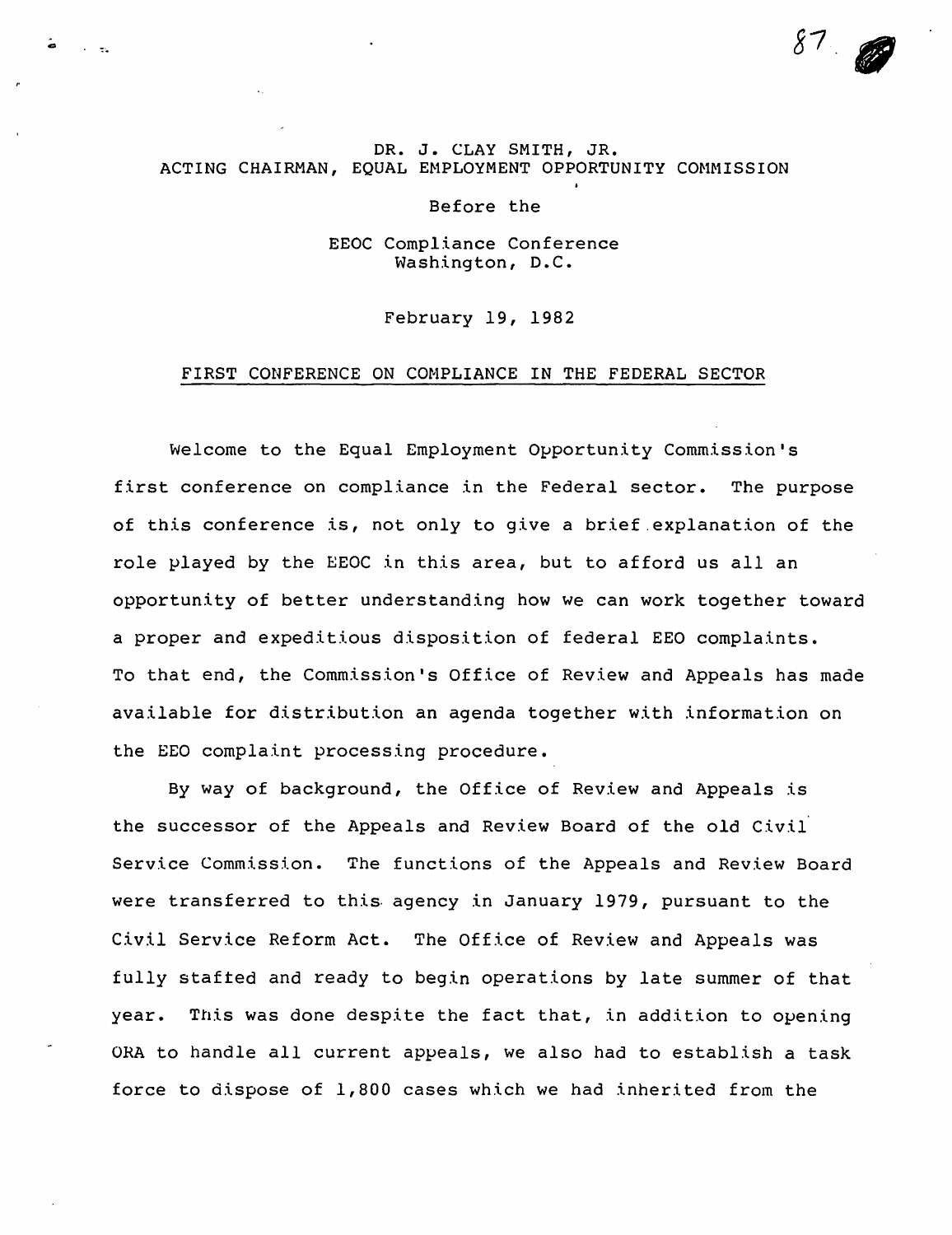Page Two

Civil Service Commission. I am very pleased that we succeeded in disposing of all those cases.

The Office of Review and Appeals is headed by Nestor Cruz. It is staffed with about 30 attorneys who review about 50 cases every week. The office stays very busy. As of this date, about 5,400 appeals have been resolved by this office.

The processing of appeals received by the Office of Review and Appeals begins with the random assignment to one of the staff attorneys. After the record is reviewed, the attorney writes a proposed decision which is given to his or her supervisor for review. From that supervisor, the decision then goes to Mr. Cruz. If the appeal raises issues upon which there is no Commission policy, then the proposed decision must go to both the EEOC's Office of the General Counsel and the Office of Policy Implementation as well as the Commissioners themselves for final review.

Once a decision has been made by the EEOC, we expect full cooperation from the other Federal agencies in taking whatever corrective action is ordered. It is critical that such corrective action be taken immediately. I am happy to hear that the Federal agencies have generally been very cooperative in complying with our decisions. However, in those situations where our decisions are not followed, the Chairman, on behalf of the Commission, will not hestitate to personally intervene.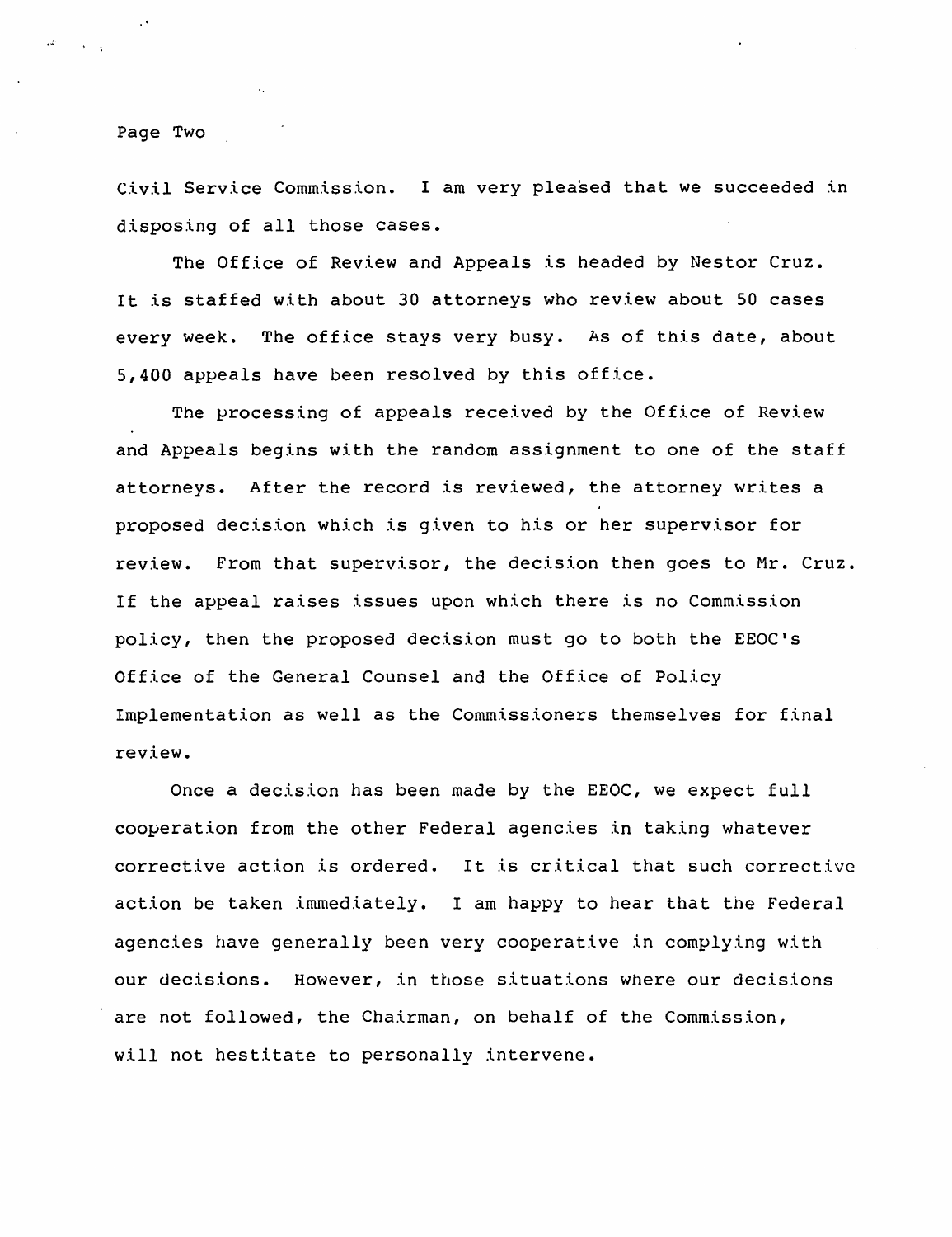Page Three

\_.t· '. *<sup>I</sup>*

In determining what legal standards to apply on federal EEO appeals, we look to the body of Title VII case law which has evolved in suits arising in the private sector. This has resulted in providing federal employees with the some legal protections as are enjoyed by their counterparts in the private sector. Unfortunately, one area of the law where there is little legal precedent to assist us is in the area of handicap discrimination. The obvious reason for this is that this area is so new. However, rest assured that the Commission subjects handicap discrimination cases to careful scrutinization to assure that they are disposed of properly.

In assessing the viability of federal EEO complaints, we have repudiated what is commonly known as the "competent authority" doctrine because it was being improperly used to dismiss valid complaints. Accordingly, once we've assured ourselves that the complaint at issue has stated a claim upon which relief can be granted, we begin the processing of the complaint.

In terms of assessing the final factual findings made by the affected Federal agency, we have adopted the same standard of review as that of other Federal agencies such as the NLRB and the FCC over decisions issued by administrative law judges. That is, we will not affirm an agency's decision simply because it was based upon a "permissable" conclusion. Rather, we will only affirm those decisions whose findings are supported by a "preponderance" of the